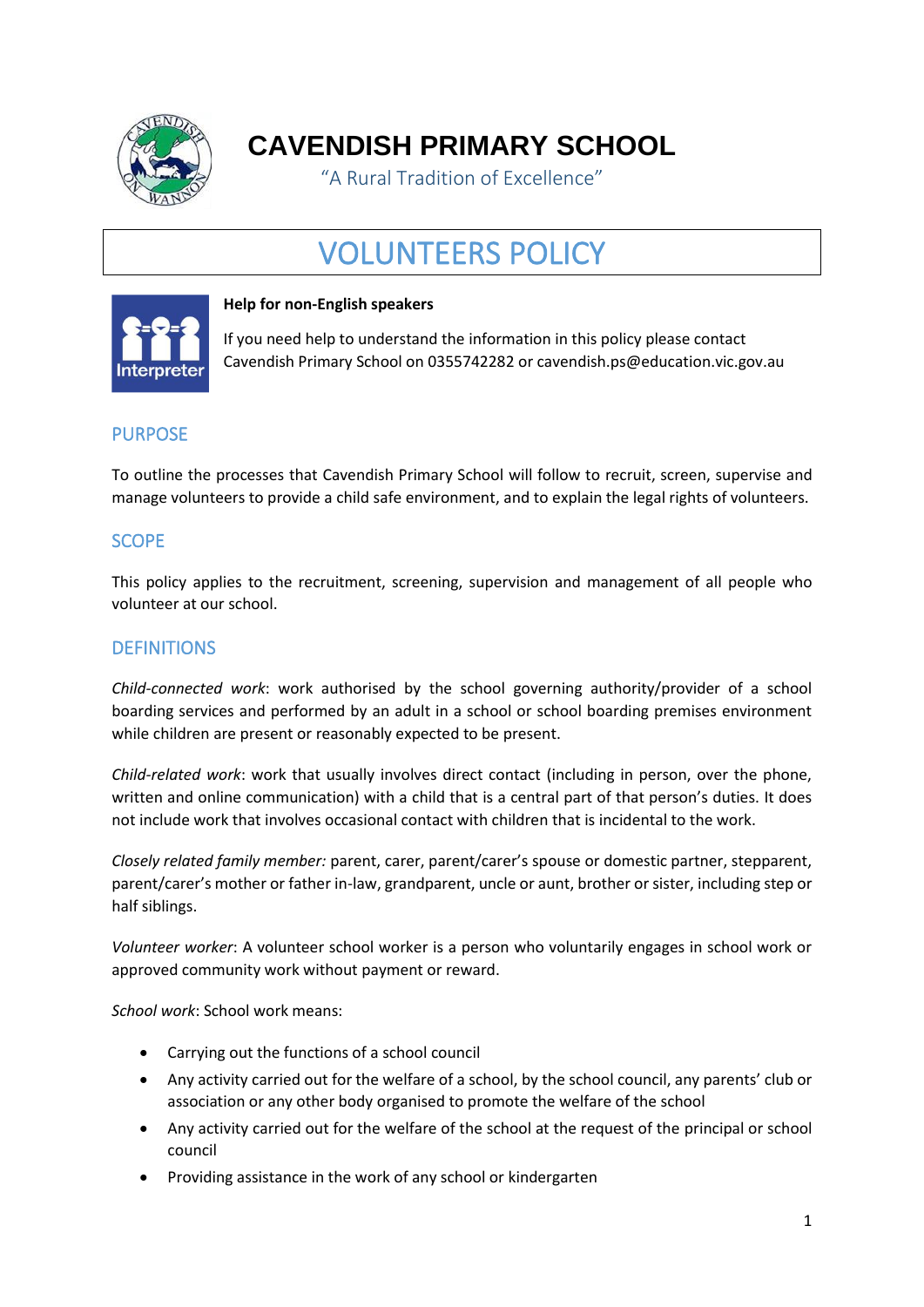• Attending meetings in relation to government schools convened by any organisation which receives government financial support

This is a broad definition and means that volunteers who participate in school community activities, such as fundraising and assisting with excursions, are legally protected (ie indemnified) from action by others in the event of an injury or accident whilst they are performing volunteer school work in good faith.

# **POLICY**

Cavendish Primary School is committed to implementing and following practices which protect the safety and wellbeing of children and our staff and volunteers. Cavendish Primary School recognises the valuable contribution that volunteers provide to our school community, which supports and enhances the work of our school. Voluntary workers can make a significant contribution to the school community by giving their time and sharing their skills and expertise with others. Volunteers may have a wide range of interests and abilities that complement school programs, thus providing a wider range of interactions and experiences for the benefit of students.

The procedures set out below are designed to ensure that Cavendish Primary School's volunteers are suitable to work with children and are well-placed to make a positive contribution to our school community.

## Becoming a volunteer

Members of our school community who would like to volunteer are encouraged to be involved and will be required to fulfil their obligations with WWCC.

## **COVID-19 vaccination information**

Our school follows Department of Education and Training policy with respect to the requirements relating to attendance on school sites and COVID-19 vaccinations.

For further information, refer to:

• COVID-19 Vaccinations – [Visitors and Volunteers on School Sites](https://www2.education.vic.gov.au/pal/covid-19-vaccinations-visitors-volunteers/policy)

## Suitability checks including Working with Children Clearances

#### *Working with students*

Cavendish Primary School values the many volunteers that assist in our classrooms/with sports events/camps/excursions/school garden/school concerts/other events and programs. To ensure that we are meeting our legal obligations under the *Worker Screening Act* and the Child Safe Standards, Cavendish Primary School is required to undertake suitability checks which in most cases will involve asking for evidence of a Working with Children (WWC) Clearance and may also involve undertaking reference, proof of identity and work history involving children checks.

Considering our legal obligations, and our commitment to ensuring that Cavendish Primary School is a child safe environment, we will require volunteers to obtain a WWC Clearance and produce their valid card to the Principal or Business Manager for verification in the following circumstances: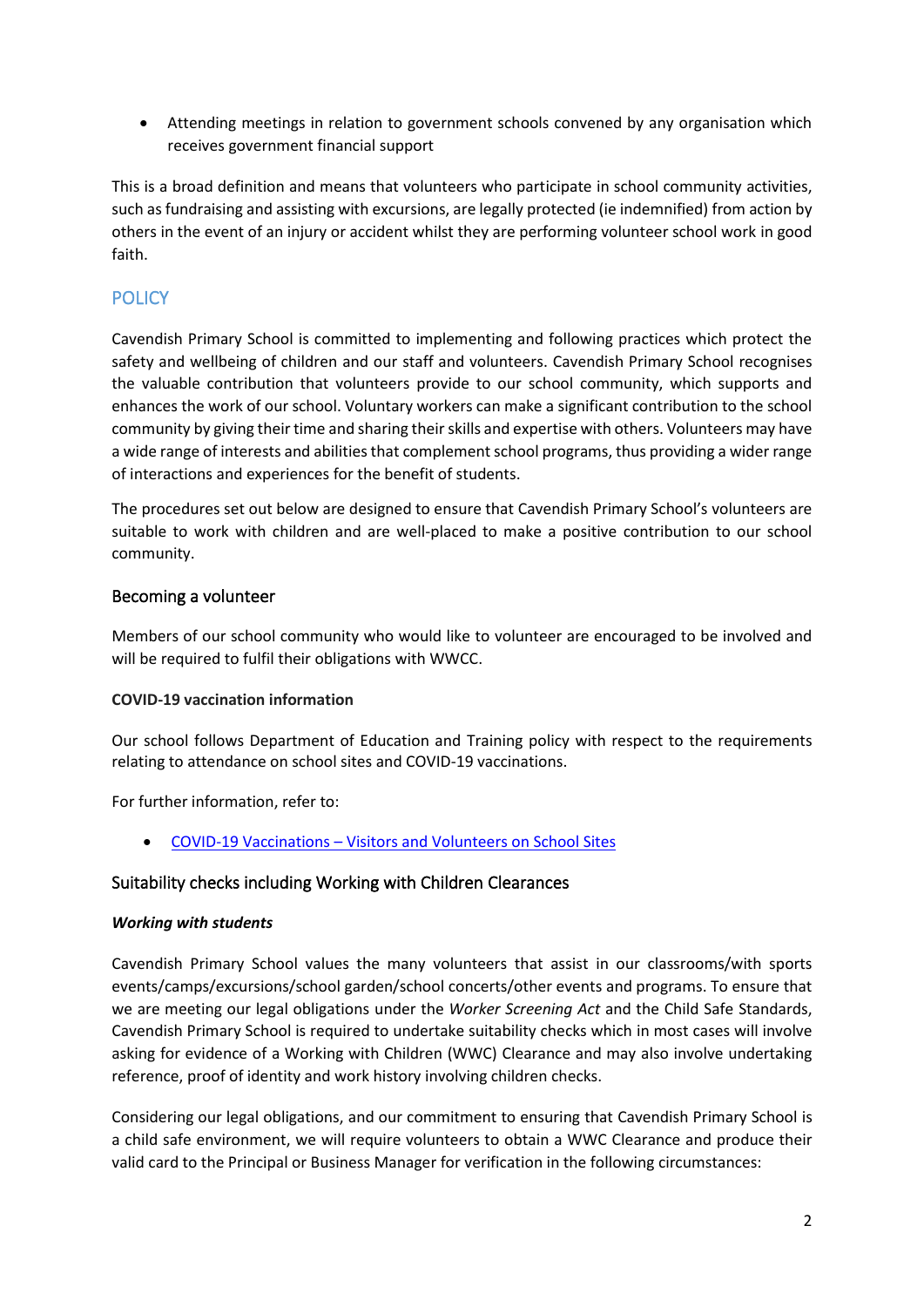- Volunteers who are not parent/family members of any student at the school if they are engaged in child-related work regardless of whether they are being supervised
- Parent/family volunteers who are assisting with any classroom or school activities involving direct contact with children in circumstances where the volunteer's child is not participating, or does not ordinarily participate in, the activity
- Parent/family volunteers who assist with excursions (including swimming), camps and similar events, regardless of whether their own child is participating or not.
- Parent/family volunteers who regularly assist in school activities, regardless of whether their own child is participating or not
- Parent/community School Council members sitting on School Council with student School Council members, regardless of whether their own child is a student member or not

In addition, depending on the nature of the volunteer work, our school may ask the volunteer to provide other suitability checks at its discretion (for example, references, work history involving children and/or qualifications). Proof of identity may also be required in some circumstances.

#### *Non child-related work*

On some occasions, parents and other members of the school community may volunteer to do work that is not child-related. For example, eg: volunteering on the weekend for gardening, maintenance, working bees, parents and friends club co-ordination, school council, participating in sub-committees of school council, other fundraising groups that meet in the evenings during which children will not be, or would not reasonably be expected to be present.

Volunteers for this type of work are not required to have WWC Clearances or other suitability checks as they are not engaged in child-related work and children are not generally present during these activities. However, Cavendish Primary School reserves the right to undertake suitability checks, including requiring proof of identity and WWC Clearance, at its discretion if considered necessary for any particular activities or circumstances.

## Training and induction

Under the Child Safe Standards volunteers must have an appropriate induction and training in child safety and wellbeing.

To support us to maintain a child safe environment, before engaging in any work where children are present or reasonable likely to be present, volunteers must familiarise themselves with the policies, procedures and code of conduct referred to in all our Child Safe policies and ensure the actions and requirements in these documents are followed when volunteering for our school.

Volunteer workers will also be expected to act consistently with Department of Education and Training policies, to the extent that they apply to volunteer workers, including the Department's policies relating to Equal Opportunity [and Anti-Discrimination,](https://www2.education.vic.gov.au/pal/equal-opportunity/policy-and-guidelines) [Sexual Harassment](https://www2.education.vic.gov.au/pal/sexual-harassment/overview) and [Workplace](https://www2.education.vic.gov.au/pal/workplace-bullying/policy)  [Bullying.](https://www2.education.vic.gov.au/pal/workplace-bullying/policy)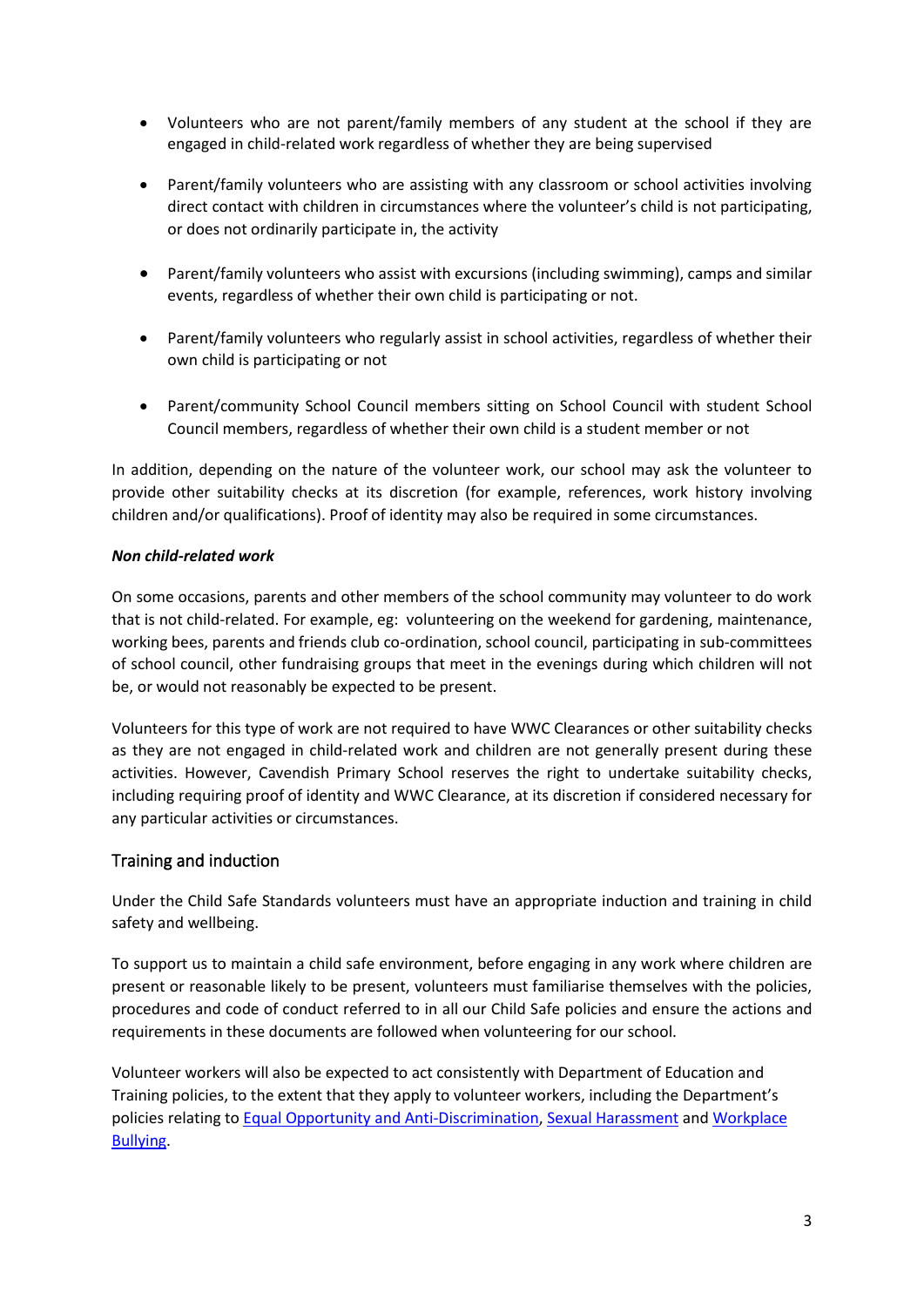The principal (or their nominee) will determine the level of school staff supervision required for volunteers, depending on the type of work being performed, and with a focus on ensuring the safety and wellbeing of students.

The principal has the discretion to make a decision about the ongoing suitability of a volunteer worker and may determine at any time whether or not a person is suitable to volunteer at Cavendish Primary School.

Depending on the nature and responsibilities of their role, Cavendish Primary School may also require volunteers to complete additional child safety training.

#### **Management and supervision**

Volunteer workers will be expected to comply with any reasonable direction of the principal (or their nominee). This will include the requirement to follow our school's policies, including, but not limited to our Child Safety and Wellbeing Policy, our Child Safety Code of Conduct and our Statement of Values and School Philosophy.

Volunteer workers will also be expected to act consistently with Department of Education and Training policies, to the extent that they apply to volunteer workers, including the Department's policies relating to [Equal Opportunity and Anti-Discrimination,](https://www2.education.vic.gov.au/pal/equal-opportunity/policy-and-guidelines) [Sexual Harassment](https://www2.education.vic.gov.au/pal/sexual-harassment/overview) and [Workplace](https://www2.education.vic.gov.au/pal/workplace-bullying/policy)  [Bullying.](https://www2.education.vic.gov.au/pal/workplace-bullying/policy)

The principal (or their nominee) will determine the level of school staff supervision required for volunteers, depending on the type of work being performed, and with a focus on ensuring the safety and wellbeing of students.

The principal has the discretion to make a decision about the ongoing suitability of a volunteer worker and may determine at any time whether or not a person is suitable to volunteer at Cavendish Primary School .

## Privacy and information-sharing

Volunteers must ensure that any student information they become aware of because of their volunteer work is managed sensitively and in accordance with the [Schools' Privacy Policy](https://www.education.vic.gov.au/Pages/schoolsprivacypolicy.aspx) and the Department's policy on [Privacy and Information Sharing.](https://www2.education.vic.gov.au/pal/privacy-information-sharing/policy)

Under these policies, student information can and should be shared with relevant school staff to:

- support the student's education, wellbeing and health;
- reduce the risk of reasonably foreseeable harm to the student, other students, staff or visitors;
- make reasonable adjustments to accommodate the student's disability; or
- provide a safe and secure workplace.

Volunteers must immediately report any child safety concerns that they become aware of to a member of staff to ensure appropriate action. There are some circumstances where volunteers may also be obliged to disclose information to authorities outside of the school such as to Victoria Police. For further information on child safety responding and reporting obligations refer to: *Child Safety Responding and Reporting Obligations Policy and Procedures.*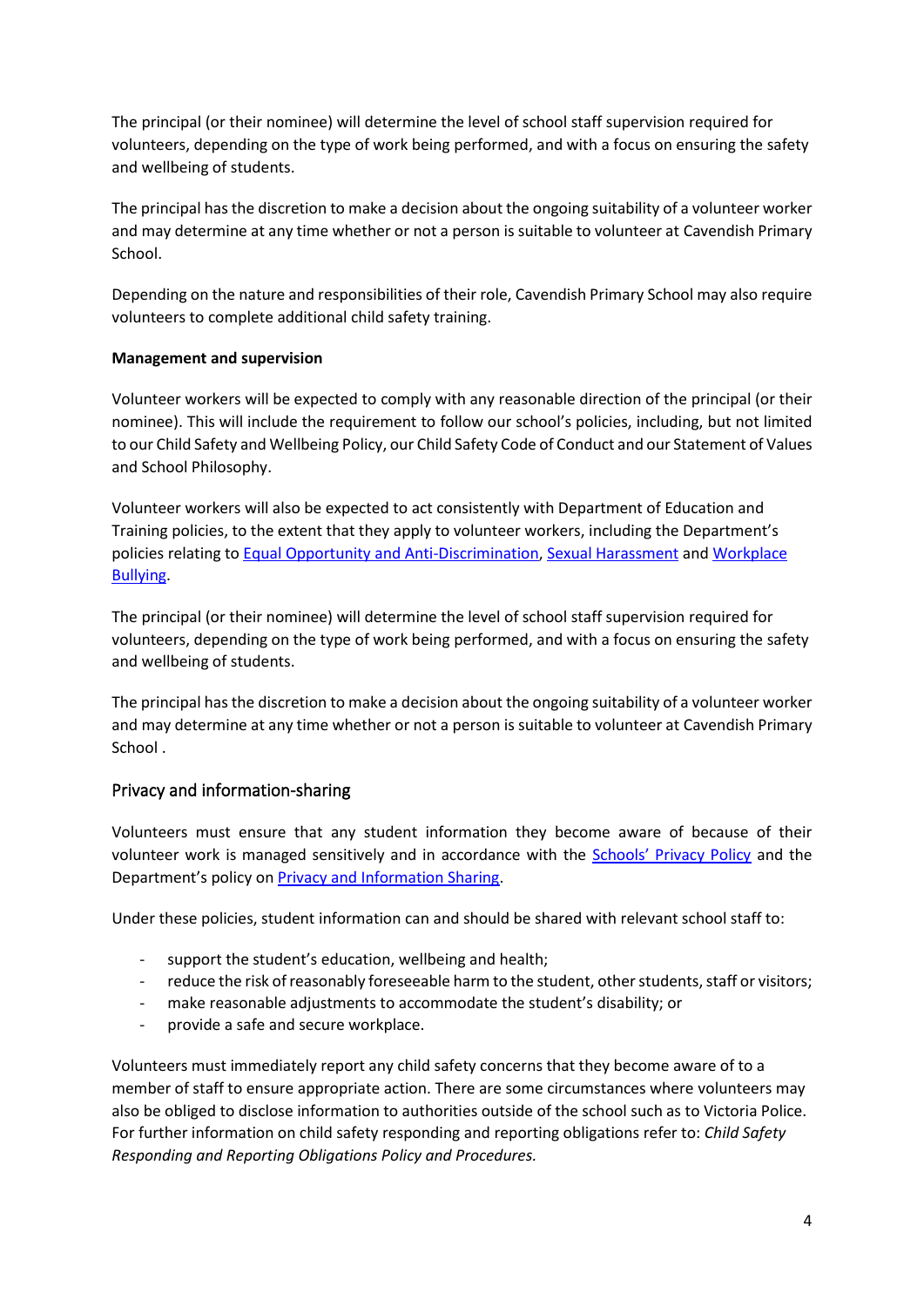## Records management

While it is unlikely volunteers will be responsible for any school records during their volunteer work, any school records that volunteers are responsible for must be provided to the Business Manager or Principal to ensure they are managed in accordance with the Department's policy: [Records](https://www2.education.vic.gov.au/pal/records-management/policy)  [Management](https://www2.education.vic.gov.au/pal/records-management/policy) – Schools.

## Compensation

#### *Personal injury*

Volunteer workers are covered by the Department of Education and Training's Workers' Compensation Policy if they suffer personal injury in the course of engaging in school work.

#### *Property damage*

If a volunteer worker suffers damage to their property in the course of carrying out school work, the Minister (or delegate) may authorise such compensation as they consider reasonable in the circumstances. Claims of this nature should be directed to the principal who will direct them to the Department's Legal Division.

#### *Public liability insurance*

The Department of Education and Training's public liability insurance policy applies when a volunteer worker engaged in school work is legally liable for:

- a claim for bodily injury to a third party
- damage to or the destruction of a third party's property.

# **COMMUNICATION**

This policy will be communicated to our school community in the following ways:-

- Included in induction processes for relevant staff
- Included in our staff handbook/manual
- Discussed in an annual staff briefing/meeting
- Made available in hard copy from school administration upon request

# RELATED POLICIES AND RESOURCES

See the school's website link for the following policies: [http://cavendishps.vic.edu.au/school](http://cavendishps.vic.edu.au/school-policies/)[policies/](http://cavendishps.vic.edu.au/school-policies/)

- Statement of Values and Philosophy Policy
- Child Safe Policy
- Child Safety Code of Conduct
- Visitors Policy

Department policies:

• [Equal Opportunity and Anti-Discrimination](https://www2.education.vic.gov.au/pal/equal-opportunity/policy-and-guidelines)